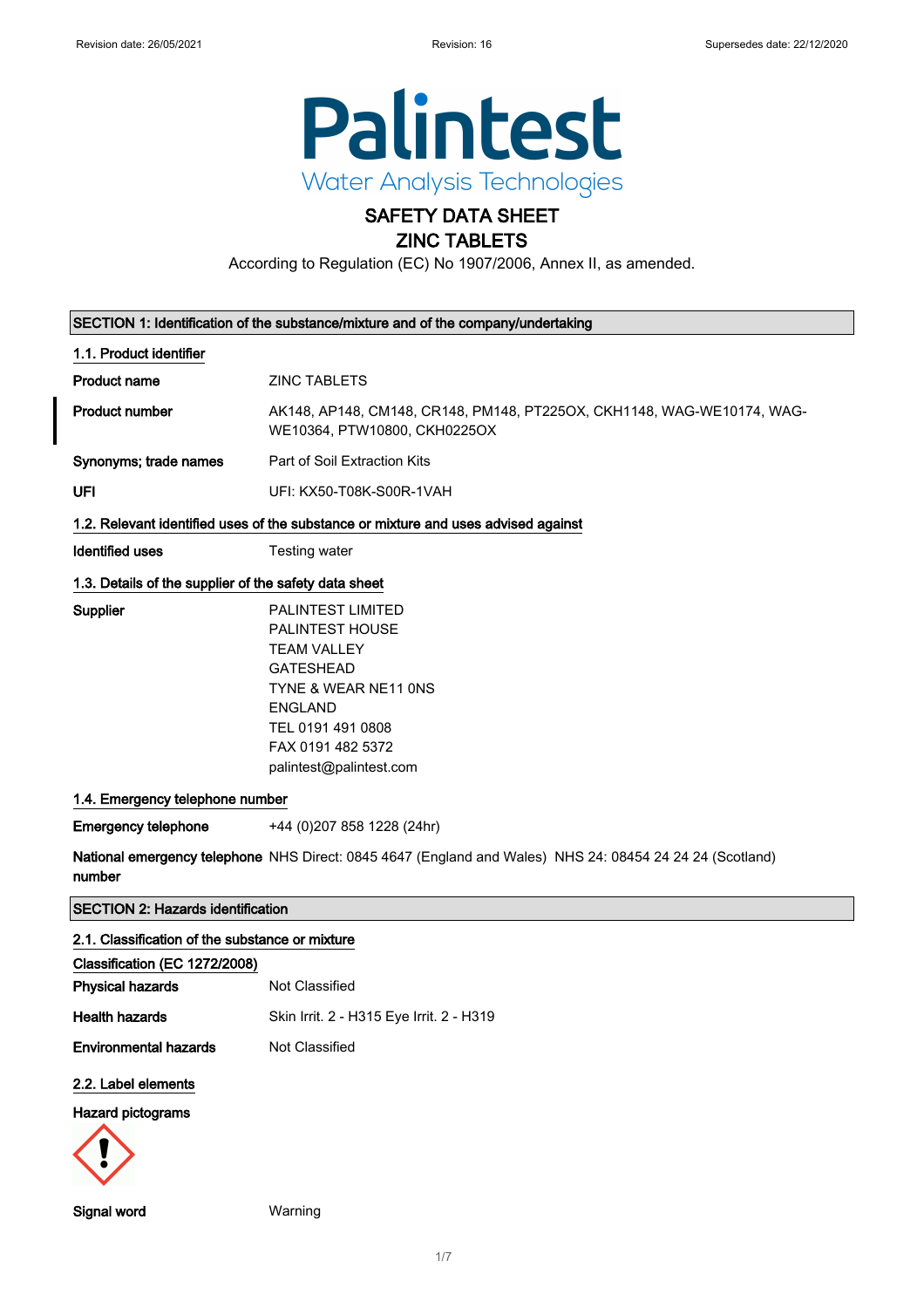| <b>Hazard statements</b>                  | H315 Causes skin irritation.<br>H319 Causes serious eye irritation.                                                                                                                                                                                                                                                                                                                                                                                                                                  |
|-------------------------------------------|------------------------------------------------------------------------------------------------------------------------------------------------------------------------------------------------------------------------------------------------------------------------------------------------------------------------------------------------------------------------------------------------------------------------------------------------------------------------------------------------------|
| <b>Precautionary statements</b>           | P264 Wash contaminated skin thoroughly after handling.<br>P280 Wear protective gloves/ protective clothing/ eye protection/ face protection.<br>P302+P352 IF ON SKIN: Wash with plenty of water.<br>P305+P351+P338 IF IN EYES: Rinse cautiously with water for several minutes. Remove<br>contact lenses, if present and easy to do. Continue rinsing.<br>P332+P313 If skin irritation occurs: Get medical advice/attention.<br>P337+P313 If eye irritation persists: Get medical advice/ attention. |
| Supplementary precautionary<br>statements | P321 Specific treatment (see medical advice on this label).<br>P362+P364 Take off contaminated clothing and wash it before reuse.                                                                                                                                                                                                                                                                                                                                                                    |

#### 2.3. Other hazards

This substance is not classified as PBT or vPvB according to current EU criteria.

### SECTION 3: Composition/information on ingredients

| 3.2. Mixtures                                                                      |                                                                                                                                                                                                                                                                                |                                                      |
|------------------------------------------------------------------------------------|--------------------------------------------------------------------------------------------------------------------------------------------------------------------------------------------------------------------------------------------------------------------------------|------------------------------------------------------|
| <b>BORIC ACID</b>                                                                  |                                                                                                                                                                                                                                                                                | $3 - 5%$                                             |
| CAS number: 10043-35-3                                                             | EC number: 233-139-2                                                                                                                                                                                                                                                           | REACH registration number: 01-<br>2119486683-25-XXXX |
|                                                                                    | Substance of very high concern (SVHC). This product is/contains a substance that is included in REGULATION (EC) No<br>1907/2006 (REACH) ANNEX XVII - RESTRICTIONS ON THE MANUFACTURE, PLACING ON THE MARKET AND USE<br>OF CERTAIN DANGEROUS SUBSTANCES, MIXTURES AND ARTICLES. |                                                      |
| Classification<br>Repr. 1B - H360FD                                                |                                                                                                                                                                                                                                                                                |                                                      |
| <b>LITHIUM HYDROXIDE</b>                                                           |                                                                                                                                                                                                                                                                                | < 2%                                                 |
| CAS number: 1310-66-3                                                              | EC number: 215-183-4                                                                                                                                                                                                                                                           | REACH registration number: 01-<br>2119560576-31-XXXX |
| Classification<br>Acute Tox. 4 - H302<br>Skin Corr. 1B - H314<br>Eye Dam. 1 - H318 |                                                                                                                                                                                                                                                                                |                                                      |
| <b>ZINCON</b>                                                                      |                                                                                                                                                                                                                                                                                | < 0.5%                                               |
| CAS number: 62625-22-3                                                             | REACH registration number: N/A                                                                                                                                                                                                                                                 |                                                      |
| Classification<br>Skin Irrit. 2 - H315<br>Eye Irrit. 2 - H319                      |                                                                                                                                                                                                                                                                                |                                                      |
|                                                                                    | The Full Text for all R-Phrases and Hazard Statements are Displayed in Section 16.                                                                                                                                                                                             |                                                      |
| <b>Composition comments</b>                                                        | This product contains a substance that is a SVHC.                                                                                                                                                                                                                              |                                                      |

SECTION 4: First aid measures

#### 4.1. Description of first aid measures

Inhalation Unlikely route of exposure as the product does not contain volatile substances.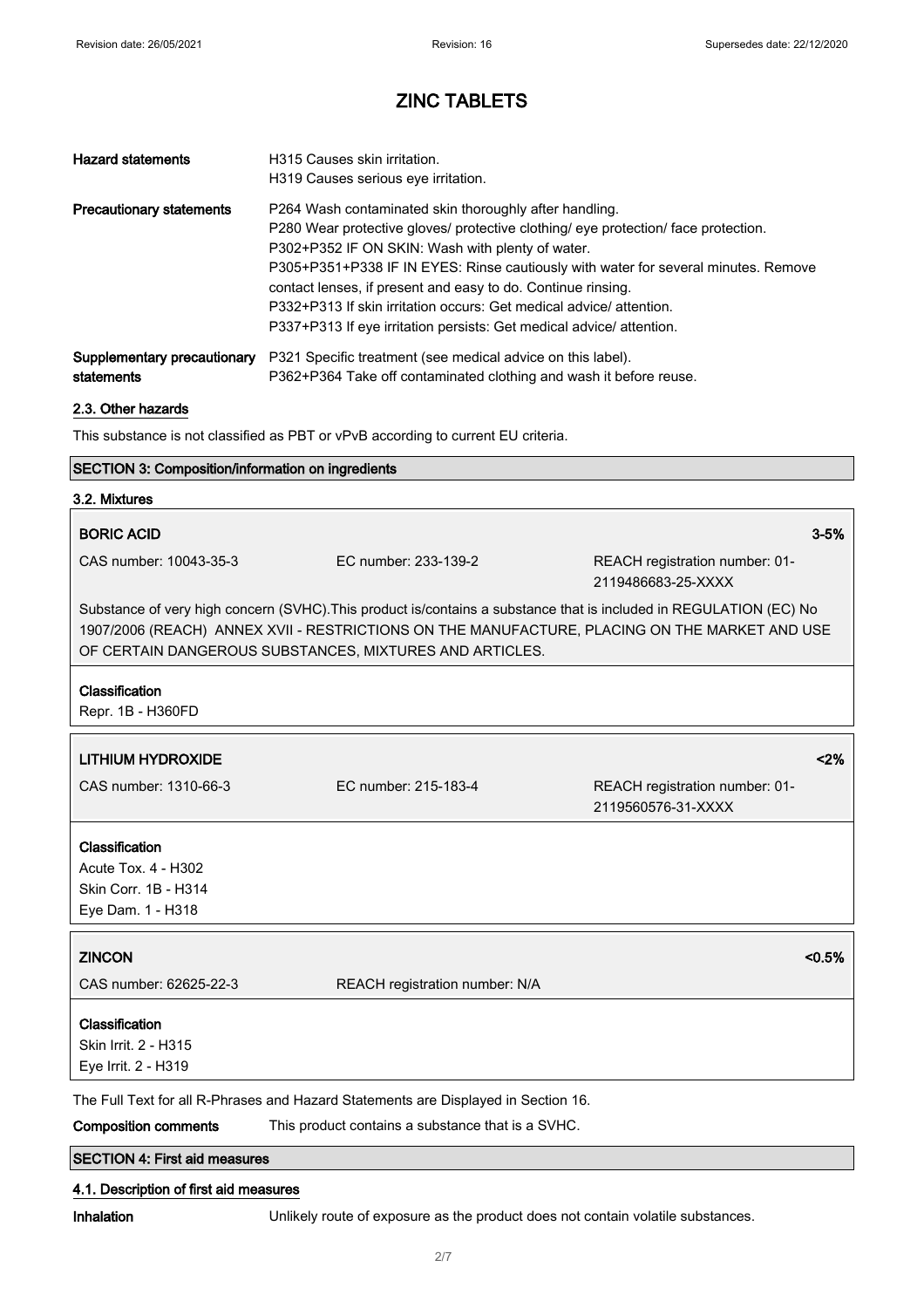| Ingestion                                                  | Rinse mouth thoroughly with water. Get medical attention immediately.                                                                                                                                                                                                                                                        |  |
|------------------------------------------------------------|------------------------------------------------------------------------------------------------------------------------------------------------------------------------------------------------------------------------------------------------------------------------------------------------------------------------------|--|
| Skin contact                                               | Wash skin thoroughly with soap and water. Get medical attention promptly if symptoms occur<br>after washing.                                                                                                                                                                                                                 |  |
| Eye contact                                                | Rinse immediately with plenty of water. Remove any contact lenses and open eyelids wide<br>apart. Continue to rinse for at least 15 minutes. Get medical attention if irritation persists after<br>washing. Show this Safety Data Sheet to the medical personnel.                                                            |  |
|                                                            | 4.2. Most important symptoms and effects, both acute and delayed                                                                                                                                                                                                                                                             |  |
| <b>General information</b>                                 | The severity of the symptoms described will vary dependent on the concentration and the<br>length of exposure.                                                                                                                                                                                                               |  |
| Inhalation                                                 | This is unlikely to occur but symptoms similar to those of ingestion may develop.                                                                                                                                                                                                                                            |  |
| Ingestion                                                  | May cause chemical burns in mouth and throat. May cause stomach pain or vomiting.                                                                                                                                                                                                                                            |  |
| Skin contact                                               | May cause serious chemical burns to the skin.                                                                                                                                                                                                                                                                                |  |
| Eye contact                                                | May cause blurred vision and serious eye damage.                                                                                                                                                                                                                                                                             |  |
|                                                            | 4.3. Indication of any immediate medical attention and special treatment needed                                                                                                                                                                                                                                              |  |
| Notes for the doctor                                       | Treat symptomatically.                                                                                                                                                                                                                                                                                                       |  |
| <b>SECTION 5: Firefighting measures</b>                    |                                                                                                                                                                                                                                                                                                                              |  |
| 5.1. Extinguishing media                                   |                                                                                                                                                                                                                                                                                                                              |  |
| Suitable extinguishing media                               | Use fire-extinguishing media suitable for the surrounding fire.                                                                                                                                                                                                                                                              |  |
| 5.2. Special hazards arising from the substance or mixture |                                                                                                                                                                                                                                                                                                                              |  |
| <b>Hazardous combustion</b><br>products                    | Heating may generate the following products: Toxic and corrosive gases or vapours.                                                                                                                                                                                                                                           |  |
| 5.3. Advice for firefighters                               |                                                                                                                                                                                                                                                                                                                              |  |
| Protective actions during<br>firefighting                  | No specific firefighting precautions known.                                                                                                                                                                                                                                                                                  |  |
| <b>SECTION 6: Accidental release measures</b>              |                                                                                                                                                                                                                                                                                                                              |  |
|                                                            | 6.1. Personal precautions, protective equipment and emergency procedures                                                                                                                                                                                                                                                     |  |
| <b>Personal precautions</b>                                | Wear protective clothing as described in Section 8 of this safety data sheet.                                                                                                                                                                                                                                                |  |
| 6.2. Environmental precautions                             |                                                                                                                                                                                                                                                                                                                              |  |
| <b>Environmental precautions</b>                           | Not considered to be a significant hazard due to the small quantities used. However, large or<br>frequent spills may have hazardous effects on the environment.                                                                                                                                                              |  |
| 6.3. Methods and material for containment and cleaning up  |                                                                                                                                                                                                                                                                                                                              |  |
| Methods for cleaning up                                    | Absorb in vermiculite, dry sand or earth and place into containers. Wear suitable protective<br>equipment, including gloves, goggles/face shield, respirator, boots, clothing or apron, as<br>appropriate. Collect and place in suitable waste disposal containers and seal securely. For<br>waste disposal, see Section 13. |  |
| 6.4. Reference to other sections                           |                                                                                                                                                                                                                                                                                                                              |  |
| Reference to other sections                                | Wear protective clothing as described in Section 8 of this safety data sheet.                                                                                                                                                                                                                                                |  |
| <b>SECTION 7: Handling and storage</b>                     |                                                                                                                                                                                                                                                                                                                              |  |

### 7.1. Precautions for safe handling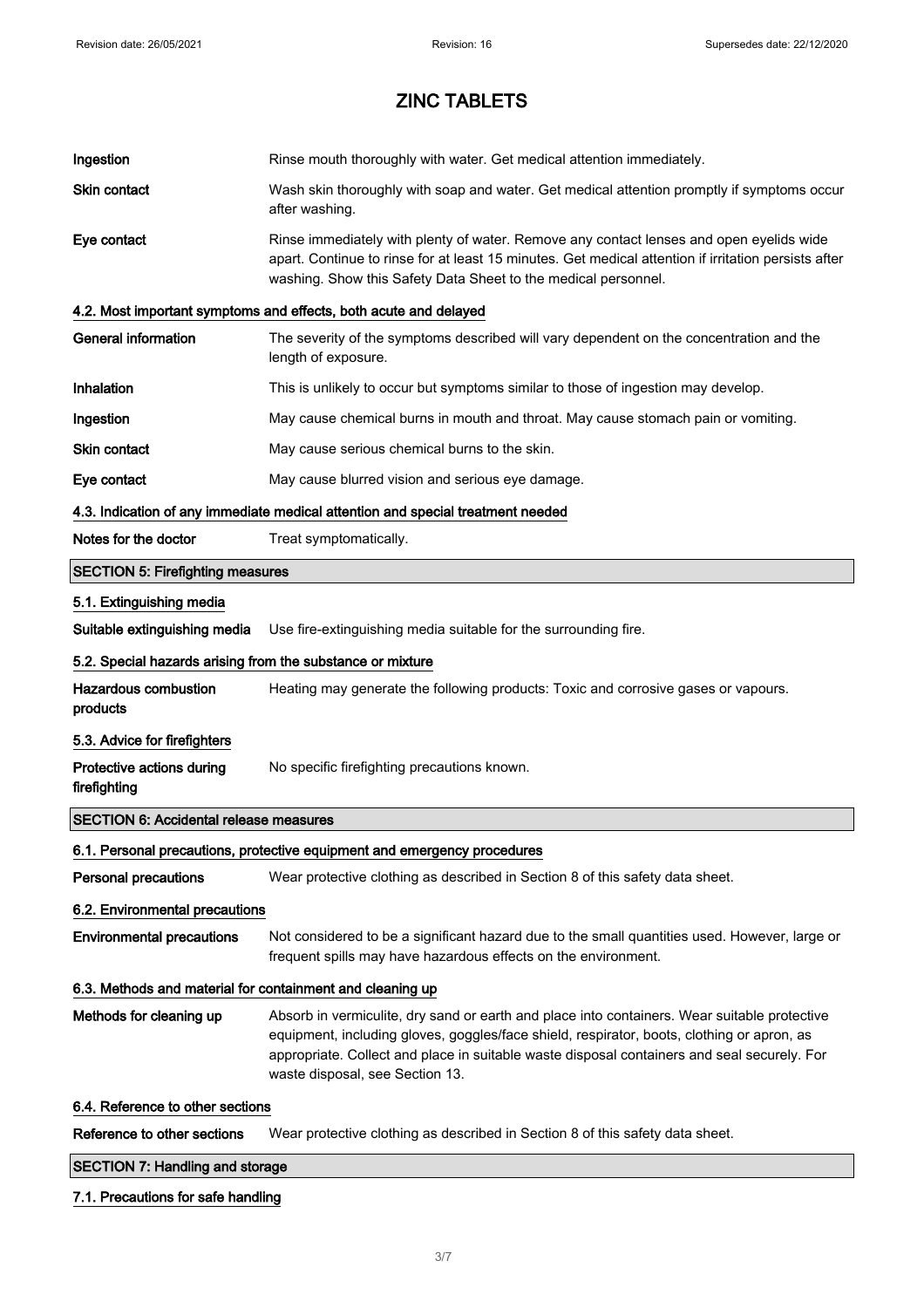| Usage precautions                                                                                 | Good personal hygiene procedures should be implemented.                                                                                                                                               |  |
|---------------------------------------------------------------------------------------------------|-------------------------------------------------------------------------------------------------------------------------------------------------------------------------------------------------------|--|
|                                                                                                   | 7.2. Conditions for safe storage, including any incompatibilities                                                                                                                                     |  |
| <b>Storage precautions</b>                                                                        | Keep separate from food, feedstuffs, fertilisers and other sensitive material. Store in tightly-<br>closed, original container in a dry and cool place.                                               |  |
| 7.3. Specific end use(s)                                                                          |                                                                                                                                                                                                       |  |
| Specific end use(s)                                                                               | The identified uses for this product are detailed in Section 1.2.                                                                                                                                     |  |
| <b>SECTION 8: Exposure controls/Personal protection</b>                                           |                                                                                                                                                                                                       |  |
| 8.1. Control parameters<br>Occupational exposure limits<br><b>LITHIUM HYDROXIDE</b>               |                                                                                                                                                                                                       |  |
| Short-term exposure limit (15-minute): WEL 1 mg/m <sup>3</sup><br>WEL = Workplace Exposure Limit. |                                                                                                                                                                                                       |  |
| Ingredient comments                                                                               | OES = Occupational Exposure Standard. MEL = Maximum Exposure Limit. ACGIH = US<br>Standard.                                                                                                           |  |
| 8.2. Exposure controls                                                                            |                                                                                                                                                                                                       |  |
| Protective equipment                                                                              |                                                                                                                                                                                                       |  |
|                                                                                                   |                                                                                                                                                                                                       |  |
| Eye/face protection                                                                               | Eyewear complying with an approved standard should be worn if a risk assessment indicates<br>eye contact is possible. The following protection should be worn: Chemical splash goggles.               |  |
| Hand protection                                                                                   | It is recommended that chemical-resistant, impervious gloves are worn. It is recommended<br>that gloves are made of the following material: Nitrile rubber.                                           |  |
| Hygiene measures                                                                                  | No specific hygiene procedures recommended but good personal hygiene practices should<br>always be observed when working with chemical products. Wash promptly if skin becomes<br>contaminated.       |  |
| <b>Respiratory protection</b>                                                                     | Due to the physical nature of this product, exposure by this route is unlikely. No specific<br>recommendations. Respiratory protection may be required if excessive airborne<br>contamination occurs. |  |
| <b>SECTION 9: Physical and chemical properties</b>                                                |                                                                                                                                                                                                       |  |
| 9.1. Information on basic physical and chemical properties                                        |                                                                                                                                                                                                       |  |
| Appearance                                                                                        | Solid                                                                                                                                                                                                 |  |
| Colour                                                                                            | Purple.                                                                                                                                                                                               |  |
| Odour                                                                                             | Odourless.                                                                                                                                                                                            |  |
| Solubility(ies)                                                                                   | Soluble in water.                                                                                                                                                                                     |  |
| 9.2. Other information                                                                            |                                                                                                                                                                                                       |  |
| Other information                                                                                 | No data available.                                                                                                                                                                                    |  |

### SECTION 10: Stability and reactivity

#### 10.1. Reactivity

Reactivity There are no known reactivity hazards associated with this product.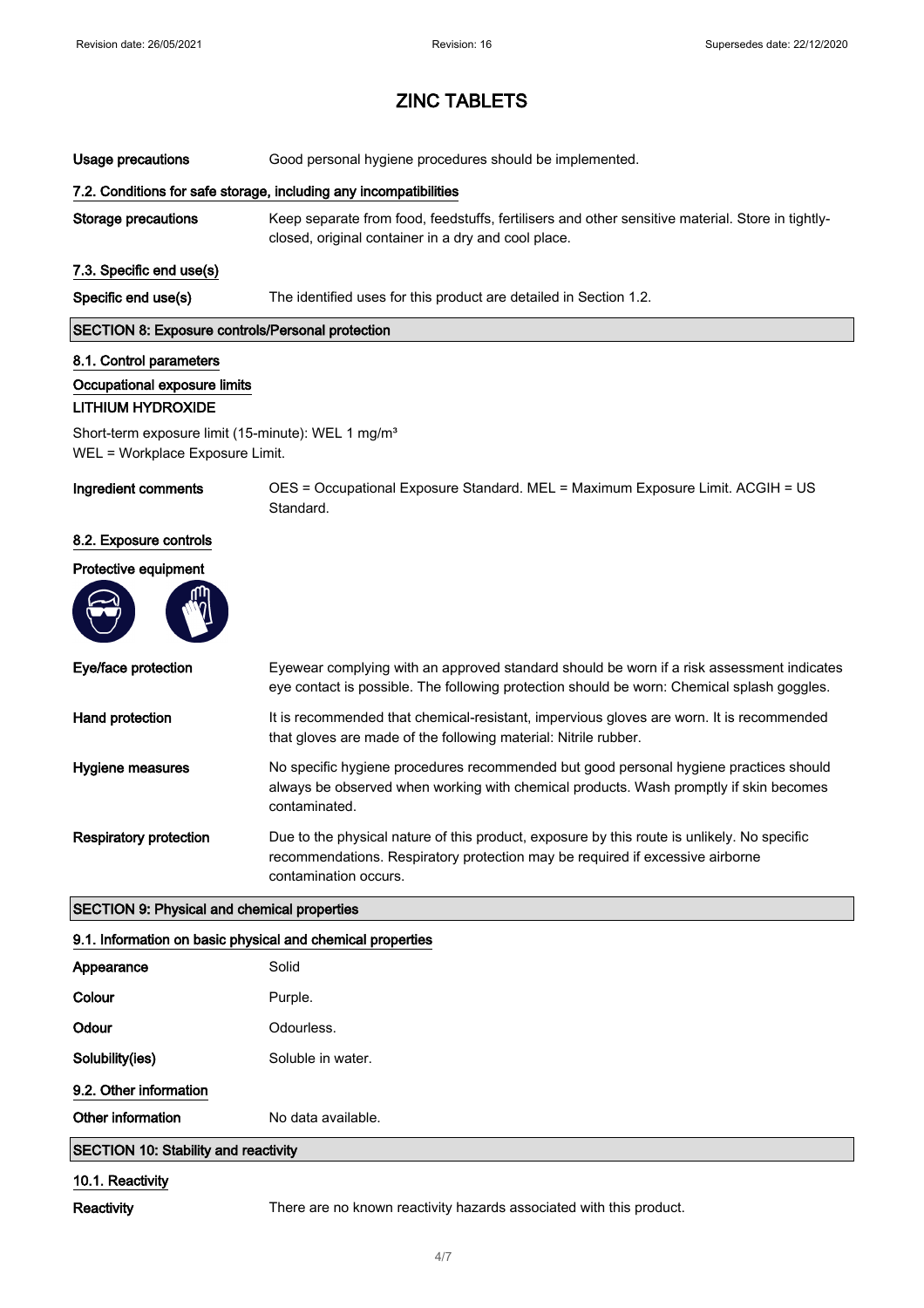#### 10.2. Chemical stability

Acute toxicity - oral

| <b>Stability</b> |  |  |
|------------------|--|--|
|                  |  |  |
|                  |  |  |

Stable under the prescribed storage conditions.

| 10.3. Possibility of hazardous reactions     |                                                                                                                     |  |
|----------------------------------------------|---------------------------------------------------------------------------------------------------------------------|--|
| Possibility of hazardous<br>reactions        | No data available.                                                                                                  |  |
| 10.4. Conditions to avoid                    |                                                                                                                     |  |
| Conditions to avoid                          | There are no known conditions that are likely to result in a hazardous situation.                                   |  |
| 10.5. Incompatible materials                 |                                                                                                                     |  |
| Materials to avoid                           | No specific material or group of materials is likely to react with the product to produce a<br>hazardous situation. |  |
| 10.6. Hazardous decomposition products       |                                                                                                                     |  |
| Hazardous decomposition<br>products          | There are no anticipated hazardous decomposition products associated with this material.                            |  |
| <b>SECTION 11: Toxicological information</b> |                                                                                                                     |  |
| 11.1. Information on toxicological effects   |                                                                                                                     |  |
| <b>Toxicological effects</b>                 | May be harmful if swallowed.                                                                                        |  |
| Other health effects                         | Causes skin irritation. Causes serious eye irritation.                                                              |  |

Summary May be harmful if swallowed. May damage fertility if swallowed. May damage the unborn child if swallowed. ATE oral (mg/kg) 28,970.47 Acute toxicity - dermal Summary Causes skin irritation. Causes serious eye irritation. Skin corrosion/irritation

| Eye contact                                       | Causes serious eye irritation.                                                                               |
|---------------------------------------------------|--------------------------------------------------------------------------------------------------------------|
| Skin contact                                      | Causes skin irritation.                                                                                      |
| Ingestion                                         | May be harmful if swallowed. May damage fertility if swallowed. May damage the unborn child<br>if swallowed. |
| Serious eye damage/irritation<br>Summary          | Causes serious eye irritation.                                                                               |
| <b>ONIII GUITUSIUI I/III III IIIUI</b><br>Summary | Causes skin irritation.                                                                                      |

SECTION 12: Ecological information

Ecotoxicity Not considered to be a significant hazard due to the small quantities used. However, large or frequent spills may have hazardous effects on the environment.

12.1. Toxicity

Toxicity No data available.

#### 12.2. Persistence and degradability

Persistence and degradability There are no data on the degradability of this product.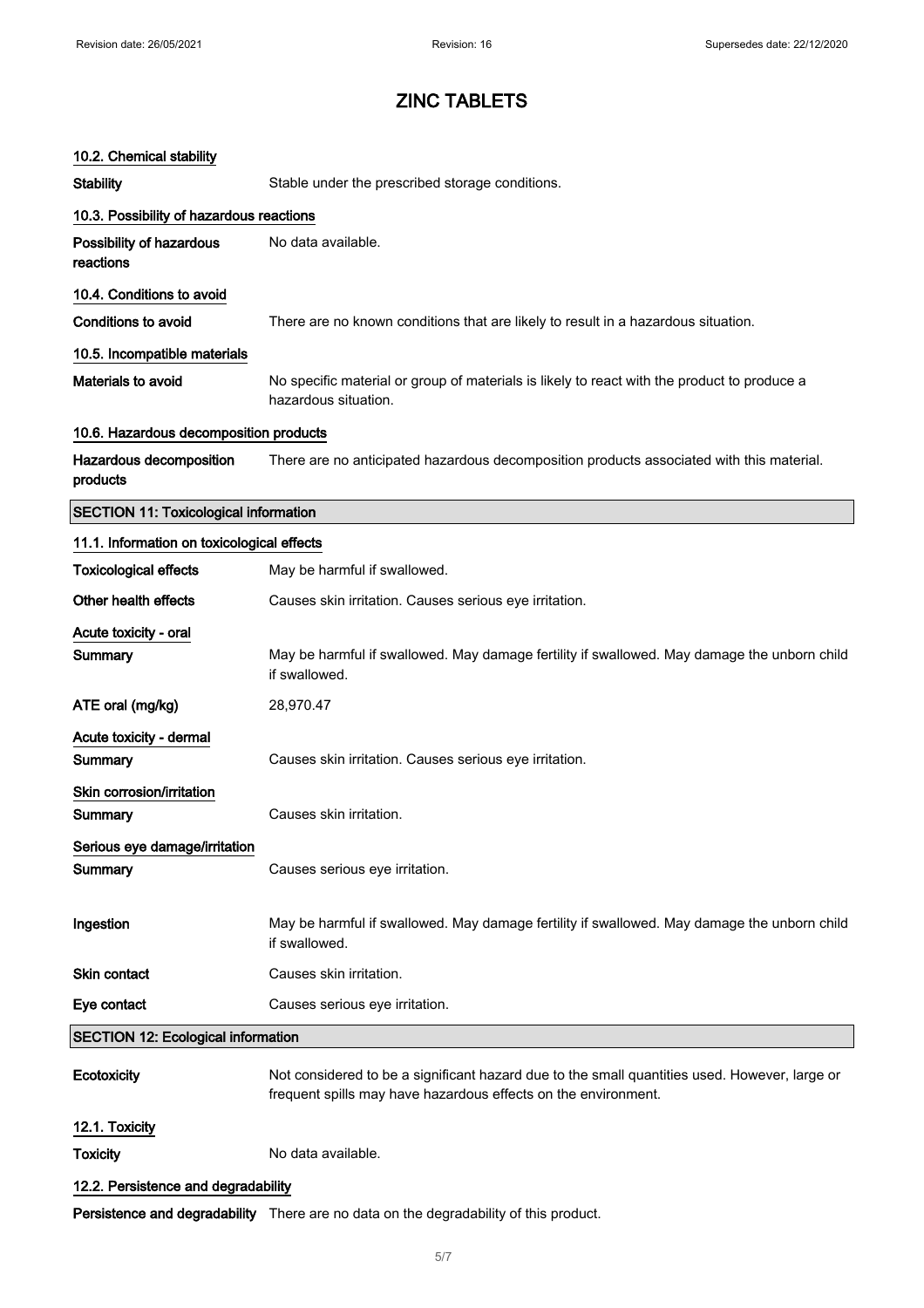| 12.3. Bioaccumulative potential                                                                |                                                                                                                                                                                          |
|------------------------------------------------------------------------------------------------|------------------------------------------------------------------------------------------------------------------------------------------------------------------------------------------|
| <b>Bioaccumulative potential</b>                                                               | No data available on bioaccumulation.                                                                                                                                                    |
| 12.4. Mobility in soil                                                                         |                                                                                                                                                                                          |
| <b>Mobility</b>                                                                                | The product is soluble in water.                                                                                                                                                         |
| 12.5. Results of PBT and vPvB assessment                                                       |                                                                                                                                                                                          |
| Results of PBT and vPvB<br>assessment                                                          | This substance is not classified as PBT or vPvB according to current EU criteria.                                                                                                        |
| 12.6. Other adverse effects                                                                    |                                                                                                                                                                                          |
| Other adverse effects                                                                          | None known.                                                                                                                                                                              |
| <b>SECTION 13: Disposal considerations</b>                                                     |                                                                                                                                                                                          |
| 13.1. Waste treatment methods                                                                  |                                                                                                                                                                                          |
| <b>Disposal methods</b>                                                                        | Dispose of waste to licensed waste disposal site in accordance with the requirements of the<br>local Waste Disposal Authority.                                                           |
| <b>SECTION 14: Transport information</b>                                                       |                                                                                                                                                                                          |
| General                                                                                        | The product is not covered by international regulations on the transport of dangerous goods<br>(IMDG, IATA, ADR/RID).                                                                    |
| 14.1. UN number                                                                                |                                                                                                                                                                                          |
| Not applicable.                                                                                |                                                                                                                                                                                          |
| 14.2. UN proper shipping name                                                                  |                                                                                                                                                                                          |
| Not applicable.                                                                                |                                                                                                                                                                                          |
| 14.3. Transport hazard class(es)                                                               |                                                                                                                                                                                          |
| No transport warning sign required.                                                            |                                                                                                                                                                                          |
| 14.4. Packing group                                                                            |                                                                                                                                                                                          |
| Not applicable.                                                                                |                                                                                                                                                                                          |
| 14.5. Environmental hazards                                                                    |                                                                                                                                                                                          |
| Environmentally hazardous substance/marine pollutant<br>No.                                    |                                                                                                                                                                                          |
| 14.6. Special precautions for user                                                             |                                                                                                                                                                                          |
| Not applicable.                                                                                |                                                                                                                                                                                          |
|                                                                                                | 14.7. Transport in bulk according to Annex II of MARPOL and the IBC Code                                                                                                                 |
| Transport in bulk according to Not applicable.<br>Annex II of MARPOL 73/78<br>and the IBC Code |                                                                                                                                                                                          |
| <b>SECTION 15: Regulatory information</b>                                                      |                                                                                                                                                                                          |
|                                                                                                | 15.1. Safety, health and environmental regulations/legislation specific for the substance or mixture                                                                                     |
| <b>EU</b> legislation                                                                          | Regulation (EC) No 1272/2008 of the European Parliament and of the Council of 16<br>December 2008 on classification, labelling and packaging of substances and mixtures (as<br>amended). |
| 15.2. Chemical safety assessment                                                               |                                                                                                                                                                                          |